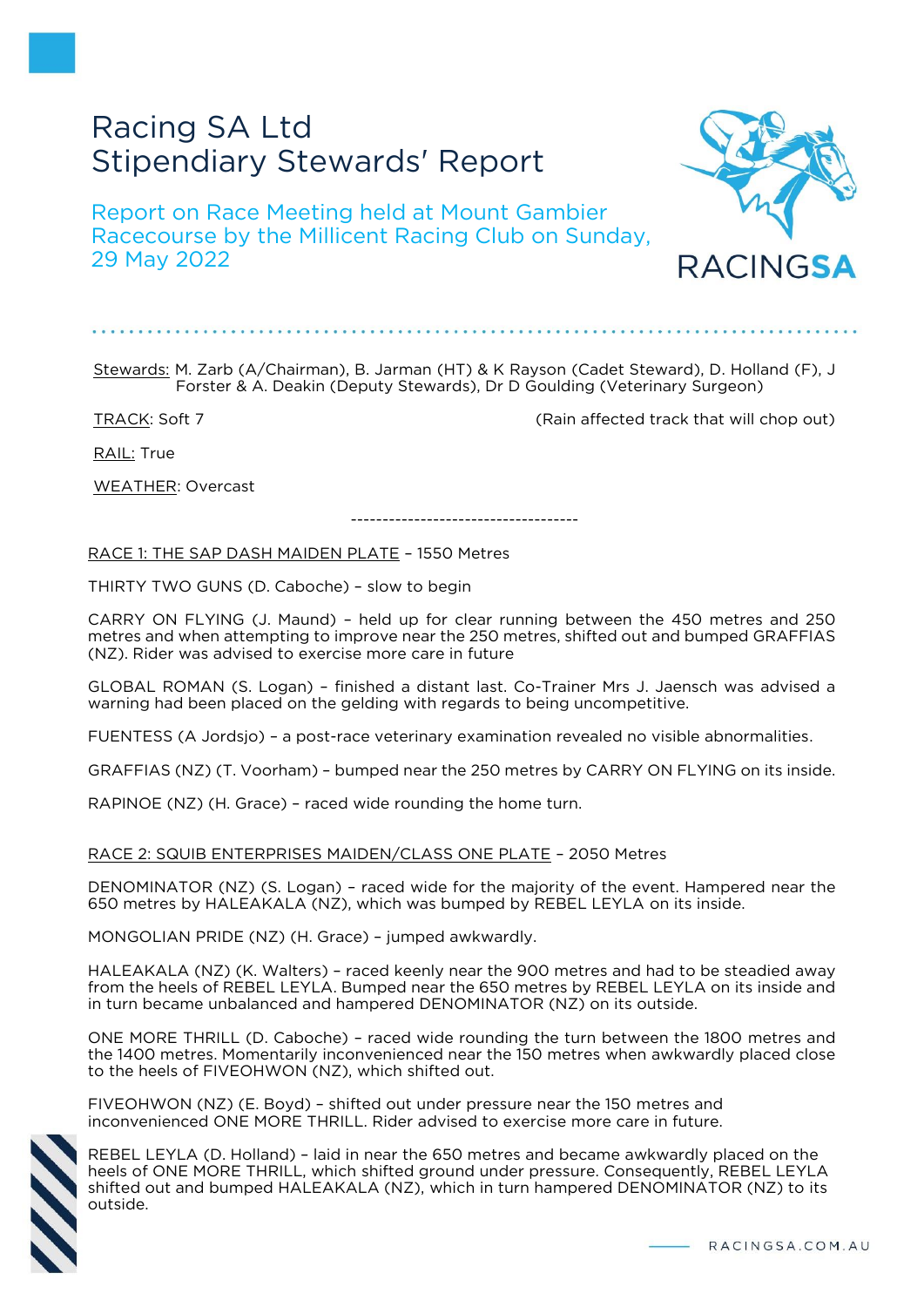# RACE 3: THE SOMERSET MAIDEN HANDICAP – 1200 Metres

RAVNIKAR (A. Lindsay) – slow to begin. Raced keenly in the middle stages of the event.

DETNAW (L. Overall) – hung in when placed under pressure in the straight.

REBEL CADEAU (D. Caboche) – raced greenly near the 1000 metres, shifted out and crowded MAI TIME onto SANDHILL KNIGHT, which was racing tightly to the inside of DETNAW.

SANDHILL KNIGHT (A. Chung) – raced in restricted room near the 1000 metres between MAI TIME and DETNAW.

AQUABOY (T. Voorham) – rider reported the gelding travelled well but failed to respond when placed under pressure and proved disappointing. A post-race veterinary examination revealed no visible abnormalities.

OAMARU POPPY (H. Grace) – when questioned in regards to the apparent improved performance of the mare, Trainer Mr R Nicholson explained OAMARU POPPY was only having its second run for the stable and since its last start, she was happier and relaxed more in its work and as a result increased in body weight.

SCHLEER (E. Boyd) - jumped awkwardly and lost ground.

### RACE 4: DIGIORGIO FAMILY WINES BENCHMARK 58 HANDICAP – 900 Metres

DESERT SPIRIT (J. Opperman) – bumped near the 200 metres by KAAKIT AKIT, which shifted ground after being bumped by OLD TIME ROCK on its inside.

KAAKIT AKIT (B. Price) – buffeted near the 200 metres, when weakening, between DESERT SPIRIT and OLD TIME ROCK, which shifted out to obtain clear running. A post-race veterinary examination revealed no visible abnormalities.

WANDO BEL (L. Overall) – jumped awkwardly and shifted out.

OLD TIME ROCK (T. Voorham) – held up for clear room between the 400 metres and 200 metres and when attempting to improve, shifted out and bumped KAAKIT AKIT. Shortly thereafter, OLD TIME ROCK was taken wider by TEQUILA STORM and as a result, bumped KAAKIT AKIT again. Rider was with a reprimanded under AR131(a) for carelessness.

SITTING BULL (A. Jordsjo) – rider reported the gelding hung out from the 400 metres and as a result, she was unable to ride it out in her usual manner.

# RACE 5: MAYURA STATION RATING 0 - 58 HANDICAP – 1550 Metres

SILENCE THE STARS (L. Overall) – raced three wide without cover for the majority of the event. Rider pleaded guilty to a charge under AR132(7)(a)(ii) in that he used his whip on more than five occasions prior to the 100 metres and was reprimanded. In determining penalty Stewards had regard for the totality of the use of the whip by L. Overall and noted that he used it on two occasions over the concluding 100 metres of the event.

AEROETTE (NZ) (K. Walters) – jumped awkwardly, shifted in and crowded HASTA LA PRINCE onto ALI ORPHAN (NZ). Rider pleaded guilty to a charge under AR132(7)(a)(ii) in that she used her whip on more than five occasions prior to the 100 metres and was reprimanded. In determining penalty Stewards had regard for the totality of the use of the whip by K. Walters and noted that she used it on eight occasions over the concluding 100 metres of the event.

HASTA LA PRINCE (J. Opperman) – crowded and hampered at the start by AEROETTE (NZ) on its outside and in turn hampered ALI ORPHAN (NZ). Finished a distant last. A post-race veterinary examination revealed the gelding to be short in front Trainer, Ms S. Murphy, was advised that a Veterinary Certificate of Fitness was required prior to a future trial or race start.



ALI ORPHAN (NZ) (E. Boyd) – slow to begin and was then crowded by HASTA LA PRINCE and had to be steadied.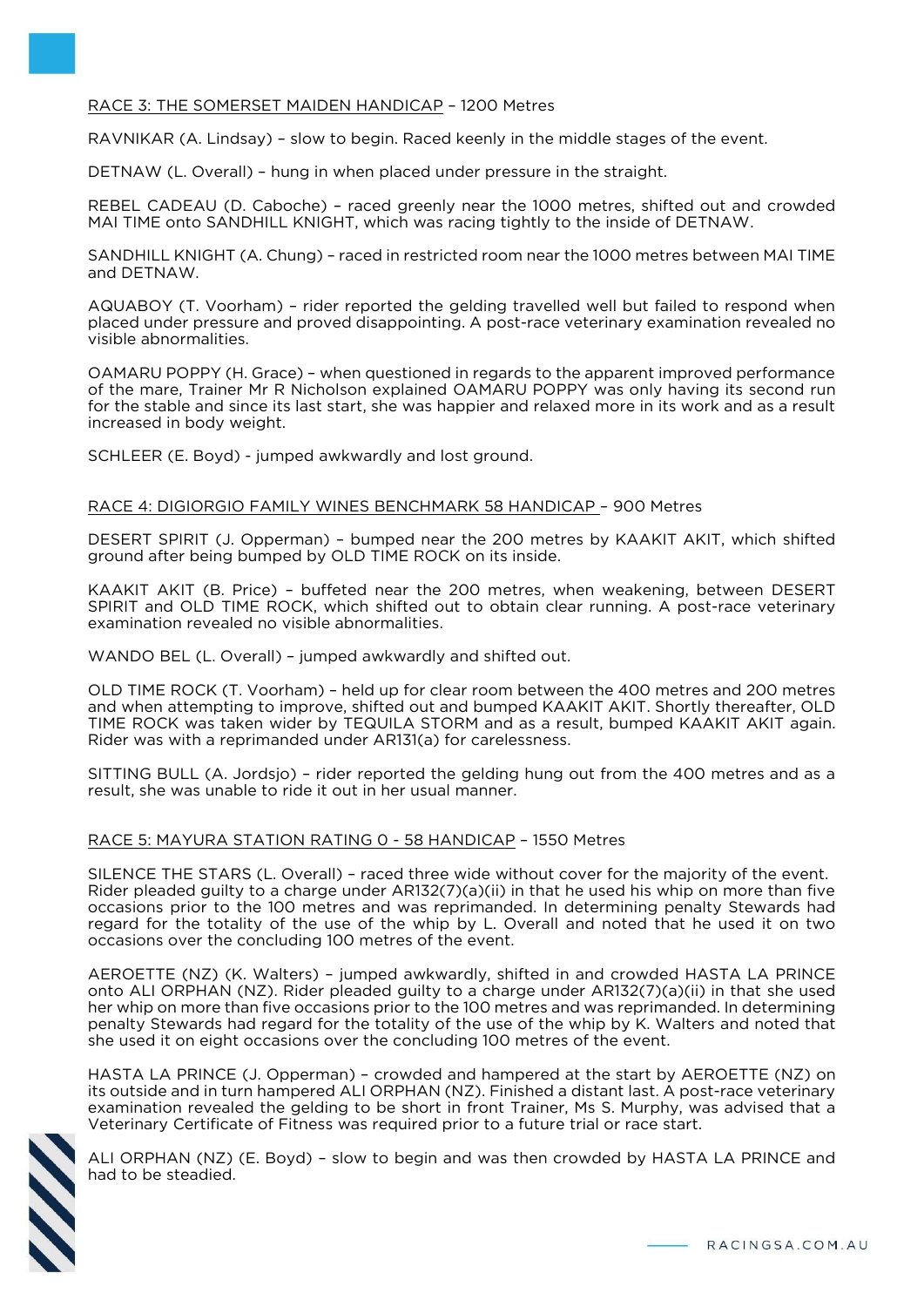# RACE 6: JOHN CHAY AND CO LIVESTOCK BENCHMARK 68 HANDICAP – 1400 Metres

GIGGLON (L. Overall) – raced wide without cover for the majority of the race.

ALSVIOR (M. Collett) – raced keenly in the early stages of the event.

HASTA LA FIORENTE (A. Chung) – jumped awkwardly with got its head up. Finished a distant last. Trainer Ms S Murphy advised the gelding was not suited to the track conditions. A post-race veterinary examination revealed no visible abnormalities.

STAR JAN (S. Logan) – raced wide from the 800 metres. Rider pleaded guilty to a charge under AR132(7)(a)(ii) in that she used her whip on more than five occasions prior to the 100 metres and was fined \$100. In determining penalty Stewards had regard for the totality of the use of the whip by S Logan and noted that she used it on eight occasions over the concluding 100 metres of the event.

### RACE 7: 3MP MILLICENT CUP – 2050 Metres

CLEVER MAN (B. Price) – raced three wide without cover throughout the event.

FLOW METER (D. Holland) – underwent a pre-race veterinary examination as the gelding is 12 years old and was passed fit to start. A post-race veterinary examination revealed no visible abnormalities.

MISTA HOLYFIELD (E. Annells) – rider reported the gelding hung out throughout the event and proved difficult to ride.

DARKEN UP (NZ) (K. Walters) – held up momentarily near the 400 metres for clear running. Rider reported she was struck on the face by a plate near the 600 metres. It was noted that K. Walters suffered a small laceration to her right cheek and swelling was evident. K Walters was pass fit to take her ride in the last race.

#### RACE 8: GOLDACRES & SEBASTOPOL MACHINERY BENCHMARK 58 HANDICAP – 1200 Metres

RAGING MONKEY (B. Price) – rider reported the gelding worked hard to obtain the lead from a wide barrier and as a result, weakened when placed under pressure. He added the gelding may also be better suited over a shorter distance.

LET'S ATOM (A. Jordsjo) – crowded and steadied near the 1000 metres away from the heels of SNAPTOF which shifted in when insufficiently clear.

LADY ANNABEL (NZ) (E. Boyd) – slow to begin.

SNAPTOF (T. Voorham) – shifted in near the 1000 metres when insufficiently clear of LET'S ATOM which was crowded and steadied. Rider was issued with a severe reprimand. Rider pleaded guilty to a charge of careless riding under AR131(a), in that she shifted in near the 900 metres when insufficiently clear of BENOVSKY which was crowded for room and had to be checked. T Voorham was suspended from riding in races for a period to commence at midnight on Saturday, 4 June and to conclude at midnight on Sunday, 12 June 2022: a period of four meetings. A post-race veterinary examination revealed the mare bled from both nostrils. Trainer, Mr J. Kenny, was advised that as this was the mares first bi-lateral bleed SNAPTOF would now be suspended from racing for a period of three months in accordance with AR79(4) and would be required to gallop 1000 metres in the presence of a Steward prior to accepting for a future race.

BENOVSKY (D. Holland) - crowded and checked near the 900 metres away from the heels of SNAPTOF which shifted in when insufficiently clear.

---------------------------------------